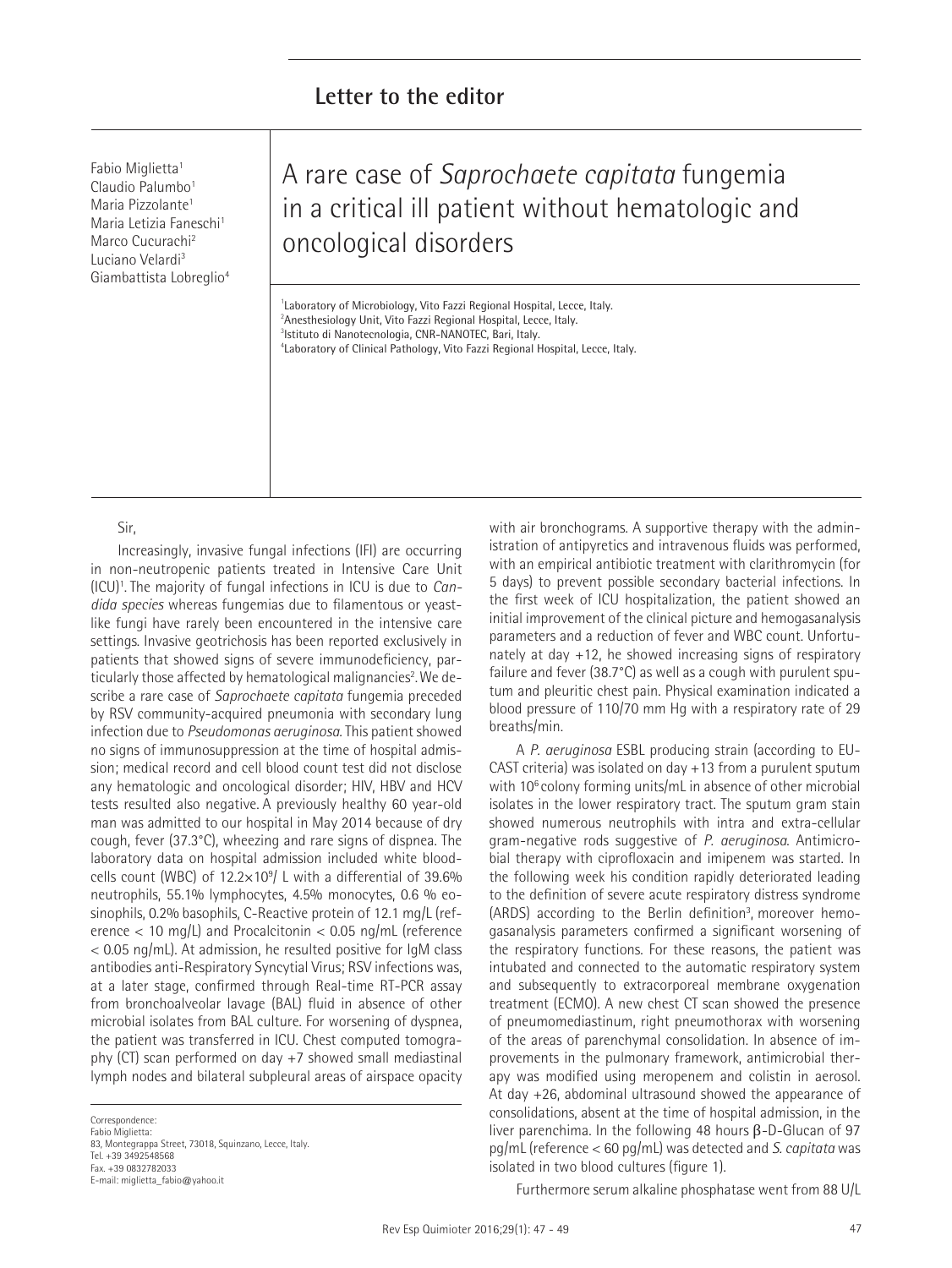| Table 1                 | Susceptibility testing for S. capitata<br>isolate. |                |
|-------------------------|----------------------------------------------------|----------------|
| Antifungal agent tested |                                                    | MIC (mq/L)     |
| Amphotericin B          |                                                    | 0.25           |
| Micafungin              |                                                    | 8              |
| Caspofungin             |                                                    | 8              |
| Anidulafungin           |                                                    | $\overline{4}$ |
| 5-Fluorocytosine        |                                                    | 0.06           |
| Posaconazole            |                                                    | 0.25           |
| Voriconazole            |                                                    | 0.12           |
| Itraconazole            |                                                    | 0.25           |
| Fluconazole             |                                                    | 8              |



**Figure 1 Microscopy of isolated S. capitata from Sabouraud dextrose agar visualized by Gram stain technique, 40x objective.**

(day 25th) to 266 U/L (day 27th) (reference 40 – 130 U/L) while total bilirubin increased from 8.2 mg/dL (day 25th) to 17.06 mg/dL (day 27th) (reference < 1.25 mg/dL). At day +30, empiric antifungal therapy with caspofungin, begun the previous day, was replaced by combination treatment with liposomal amphotericin B and flucytosine according to MIC's information (table 1), in addition to colistin and meropenem.

In the days that followed the patient's conditions remained still severe. The clinical picture worsened dramatically at day +40 with neutropenia, signs of multiple organ failure and hypotension refractory to inotropic treatments leading to the patient death (at day  $+41$ ).

Fungal isolate from blood cultures was plated on Sabouraud dextrose agar, incubated at 35°C for 24 h and identified by using Maldi-TOF analysis (Bruker Daltonik Maldi Biotyper, Germany). Molecular identification was performed by amplification and sequencing of the ITS1 region of ribosomal DNA using universal fungal primers ITS1 and ITS4. DNA extraction was carried out by NucliSens easyMAG platform (bioMérieux, France) following manufacturer instructions. Hotstart Taq Master Mix Kit (Qiagen, Hilden, Germany) and universal fungal primers ITS1 and ITS4 were used for ITS region amplification as previously described<sup>4</sup>. PCR products were sequenced by ABI PRISM 3130xl Genetic Analyzer (Applied Biosystems, USA). Species identification was performed using the Basic Local Alignment Search Tool (BLAST) (http://blast.ncbi.nlm.nih.gov). The sequence of the 416-bp (ITS1 region) yielded a match of 100% with more than two sequences identified as *Dipodascus capitatus*. These included JN573270 and AF455443. Susceptibility testing was performed by colorimetric microdilution (Trek Diagnostic System, UK).

Bacterial superinfections RSV-related have been often described in children, furhermore Falsey et al.<sup>5</sup> affirmed that 11% to 30% of RSV-infected older patients may have evidence of mixed viral-bacterial infection. Van Ewijk et al.<sup>6</sup> studied the influence of RSV infection on adherence of *P. aeruginosa* to IB3-1, HEp-2, and A549 epithelial cell monolayers *in vitro*. RSV infection of epithelial cells as well as simultaneous addition of RSV and *P. aeruginosa* to non-infected cells both strongly enhanced the pseudomonal adherence to epithelial cells. A clinical setting of severe pneumonia with the connection to the automatic respiratory system and subsequently to ECMO could open the way to systemic geotricosis together with the prolonged antibiotic therapies performed. It is important to point out that these risk factors are common to most patients hospitalized in ICU, therefore systemic geotricosis may represent a risk for critical patients, especially in geographical areas, such as Italy or Spain<sup>2</sup> in which this rare pathogen is endemic. The route of fungal infection was not clear; our patient showed no evidence of skin lesions ascribable to this fungus, moreover *S. capitata* was not isolated from urinary or respiratory tract. The appearance of consolidations in the liver parenchima made it possible to presume that the invasive fungal infection departed from gastrointestinal tract. The suspicion of liver involvement seems to be confirmed by the significant increases in serum alkaline phosphatase and bilirubin at the time of blood culture positivization, as previously described<sup>7</sup>. In the case series of Martino et al.<sup>8</sup>, which represents the largest series of patients with probable or definite invasive infection with *S. capitata*, the heterogeneity of drug combinations used did not allow, for any evidence-based, suggestions about the drugs of choice for treating this infection. No clinical breakpoints values are available for *S. capitata*, furthermore in vitro antifungal susceptibility findings are sometimes contradictory to those observed in the clinical practice<sup>9</sup>. Based on *Candida* species breakpoints, *S. capitata* seems poorly susceptible or even resistant to echinocandins; on the contrary, MIC levels for amphotericin B, voriconazole and posaconazole often fall in the susceptibility range. Clinical experience suggests that amphotericin B is the most effective treatment and most experts currently recommend this agent, alone or in combination with another drug<sup>10</sup>. In this case, the patient was unsuccessfully treated with liposomal amphotericin B and flucytosine despite their *in vitro* susceptibility.